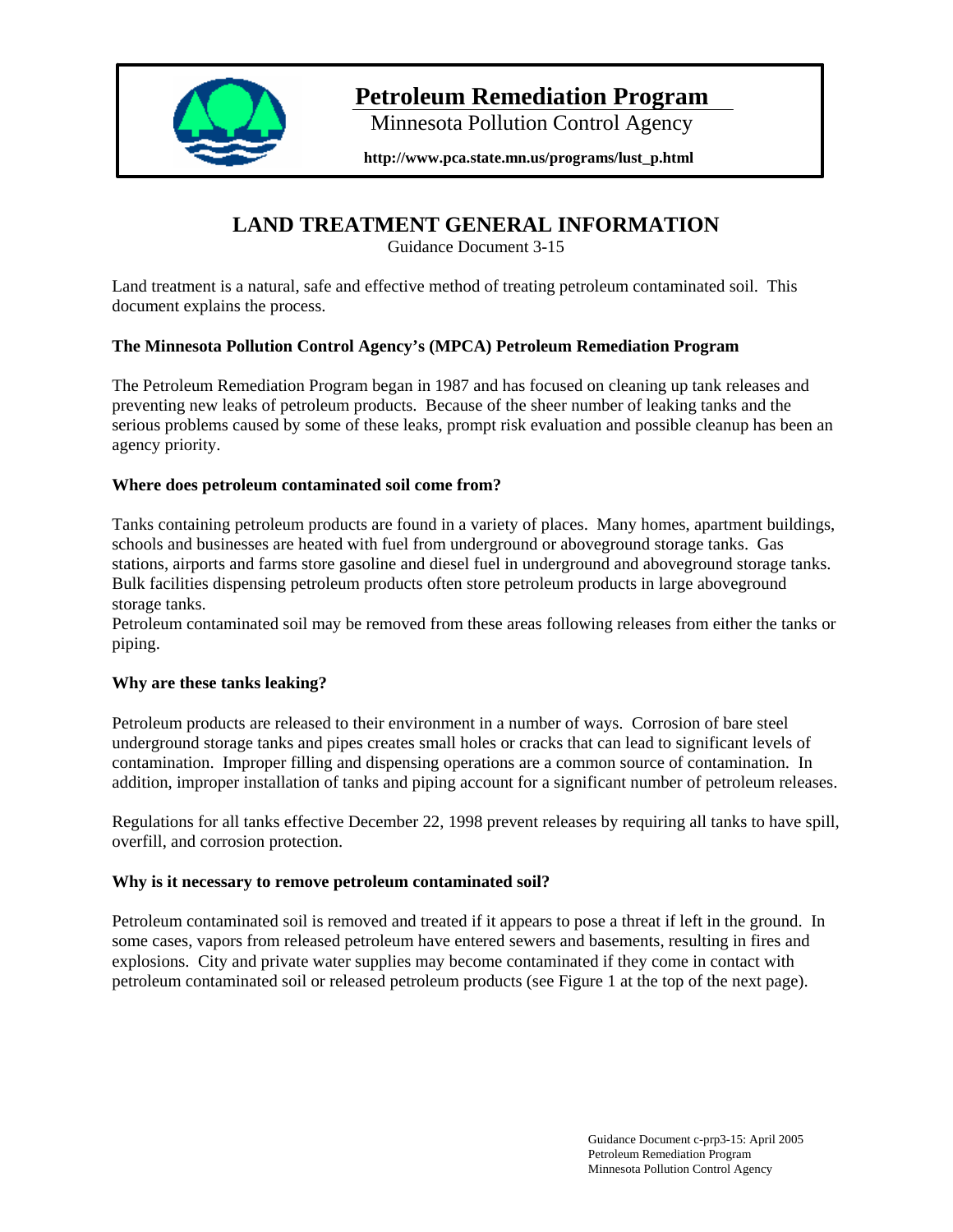

## **Petroleum contaminated soil: what's in it?**

Petroleum is a naturally occurring substance formed by the heating and compression of ancient plant and animal matter over millions of years. Petroleum can be refined into products that we commonly use such as gasoline, kerosene, heating, diesel fuels, etc. Petroleum contamination is measured through field and laboratory analysis in milligrams per kilogram (mg/kg; sometimes called parts per million, or ppm) of Gasoline Range Organics (GRO) and/or Diesel Range Organics (DRO) present in the soil.

MPCA data indicate an average GRO and/or DRO concentration of 1,000 ppm for soils excavated and land applied in Minnesota. This amount is approximately four cups of petroleum product in one cubic yard of soil. The soil is not saturated with petroleum, but often appears stained, especially with fuel oil, and has a distinct petroleum odor (the average human nose is sensitive to gasoline odors down to one ppm).

#### **Lead and petroleum contaminated soil**

A number of questions posed to the MPCA are on the subject of lead contained in petroleum contaminated soil and the possibility of it adversely affecting people or plants. According to the Agricultural Extension Service at the University of Minnesota, exposure to lead generally occurs through consumption of soil contaminated with lead or dust contaminated with lead. The two main sources of lead contaminated soil are from buildings where lead-based paint has chipped off into the nearby soil and lead from auto emissions which accumulates in soil near major streets and high ways.

Children run the highest risk of being adversely affected by soil contaminated by lead, not only because they are more susceptible to the absorption of lead, but also because they are more likely to consume it. The toxic level of lead in children has been estimated to be 1,000 micrograms of lead per day for over

> Guidance Document c-prp3-15: April 2005 Petroleum Remediation Program Minnesota Pollution Control Agency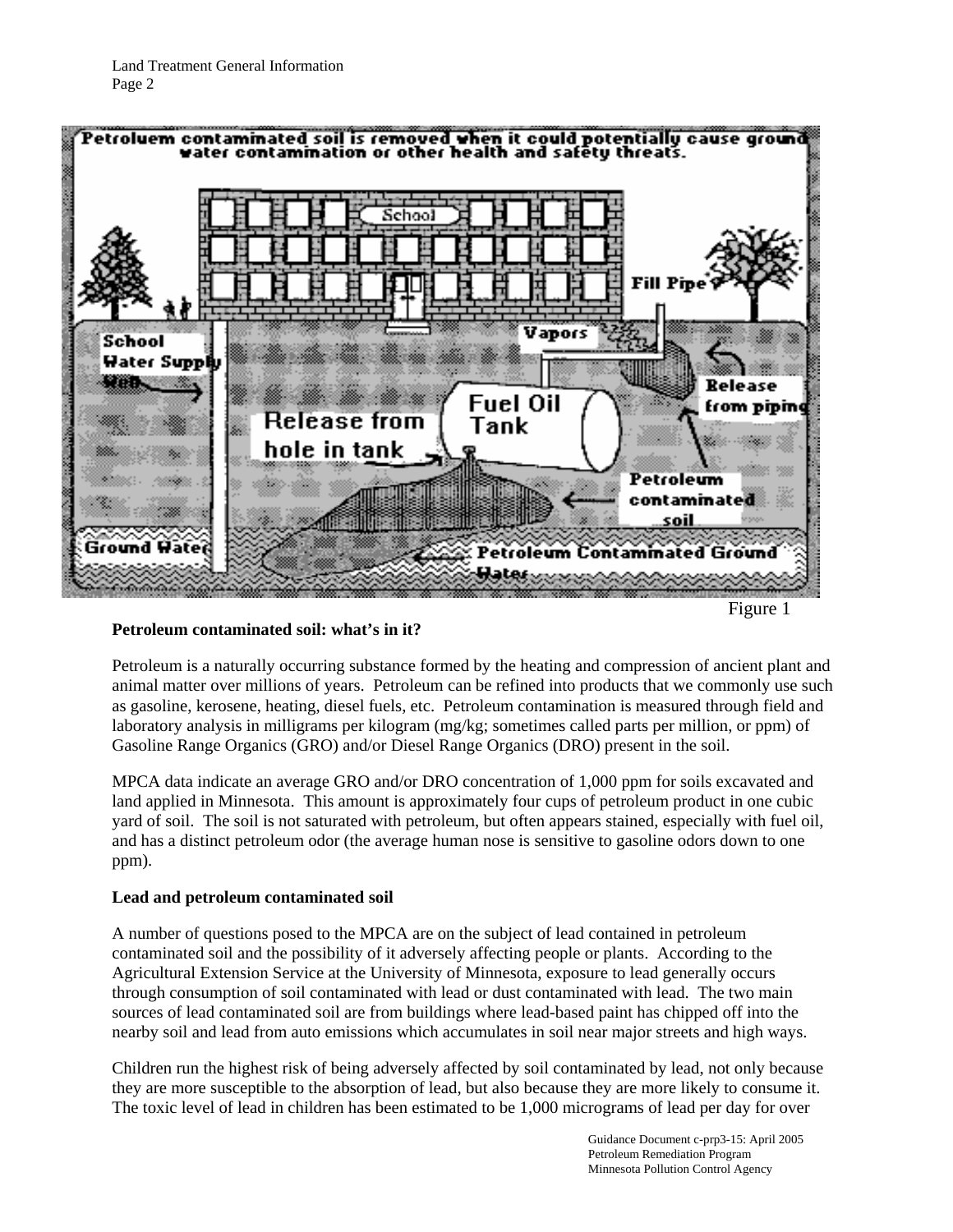four months. This translates into approximately one-half teaspoon of soil contaminated with greater than 500 ppm of lead consumed per day over the period of four to six months. Since plants do not take up or accumulate large quantities of lead, it is considered safe to consume produce that is grown in soil with total lead levels of less than 500 ppm.

MPCA rules on land treatment do not allow the total lead concentration at a land treatment site to exceed 300 ppm. Besides being safely below the 500 ppm threshold indicated by the Agricultural Extension Service, some native soils are found to contain lead levels of up to 300 ppm. In addition, the MPCA strongly recommends a minimum organic content of two percent in the native soil. These organic compounds bind lead to them, making it even less available to plants.

## **Mercury and petroleum contaminated soil**

The main sources of mercury are improper disposal of' batteries and mercury-containing 1ight bulbs. Mercury is not a component of petroleum products.

# **What is land treatment and how does it work?**

Excavated soil from a leak or spill is transported to agricultural land which has been approved by the MPCA as a land treatment site (land treatment should not be confused with landfilling or indiscriminate dumping). The soil is then spread out over the approved site at a thickness no greater than four inches and incorporated into the upper four to six inches of topsoil by disking or tilling with conventional farm equipment.

Once the soil is incorporated, the petroleum components attach physically to the soil particles and are available to the naturally occurring microorganisms, such as bacteria and fungi (see Table 1.). These organisms break down the petroleum wastes by consuming them and transforming them into harmless substances consisting mainly of carbon dioxide, water and fatty acids. The petroleum components are also broken down chemically sunlight and oxygen if the soil is being tilled on a monthly basis.

It is important to realize that these processes are not as effective when contaminated soil is simply left underground because the majority of the organisms that target the petroleum as food are aerobic and need the oxygen and organic matter present in the topsoil to survive. Sometimes nutrients are added to the soil to provide an optimal environment for rapid microbial growth. The population of these organisms naturally declines as the nutrients and petroleum contamination decrease, in the soil.

| Organisms Commonly<br>Found in the Soil                                                                 |                                          |
|---------------------------------------------------------------------------------------------------------|------------------------------------------|
| Organism <sup>*</sup>                                                                                   | Estimated numbers **<br>per gram of søil |
| Bacteria                                                                                                | 3,000,000 to 500,000,000                 |
| Actinomycetes                                                                                           | 1,000,000 to 20,000,000                  |
| Fungi                                                                                                   | 5,000 to 900,000                         |
| Yeasts                                                                                                  | 1,000 to 100,000                         |
| Algae                                                                                                   | 1,000 to 500,000                         |
| Protozoa                                                                                                | 1,000 to 500,000                         |
| Nematodes                                                                                               | 50 to 200                                |
| * There are also large numbers of slime molds, virus phages, insects, worms, anthropods and mycoplasma. |                                          |
| * Numbers are based on plate counts.                                                                    |                                          |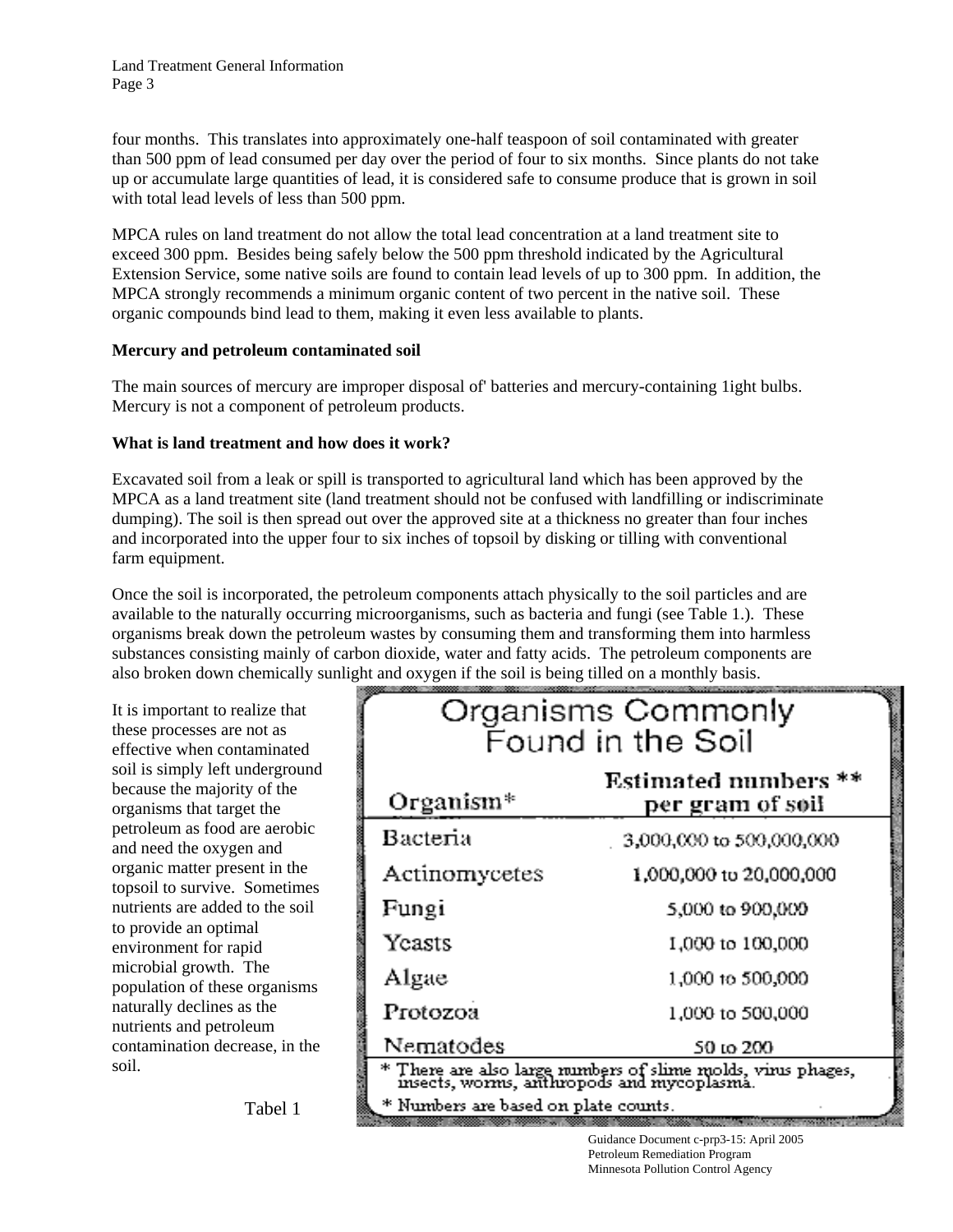

## **How does the MPCA oversee the land treatment process?**

A common misconception about land treatment is that it involves wholesale dumping of hazardous substances on farmland. The reality is that the MPCA has strict guidelines to regulate the practice. Anyone who wishes to land apply petroleum contaminated soil must submit a land treatment application and receive an approval letter from MPCA staff.

Some of the information required in an application for land treatment includes: contaminated soil types, levels of contamination and volume, native soil characteristics, location and quality of surface and ground water, geology and topography of the site, proximity to drinking water wells, adjoining properties, and environmentally sensitive areas such as wetlands. The applicant must also notify the county, and the city or township, and include written approval from the township if the soil to be land spread is coming from outside that township.

Staff at the MPCA review all applications thoroughly to make sure all rule requirements are met. The approval letter is not a blanket permit to do land treatment. Each MPCA letter of approval relates to a specific volume of soil approved for land treatment on a specific area of land. MPCA approvals do not relieve applicants from their duty to comply with any local ordinances that apply to them, nor does the approval supersede any local ordinances.